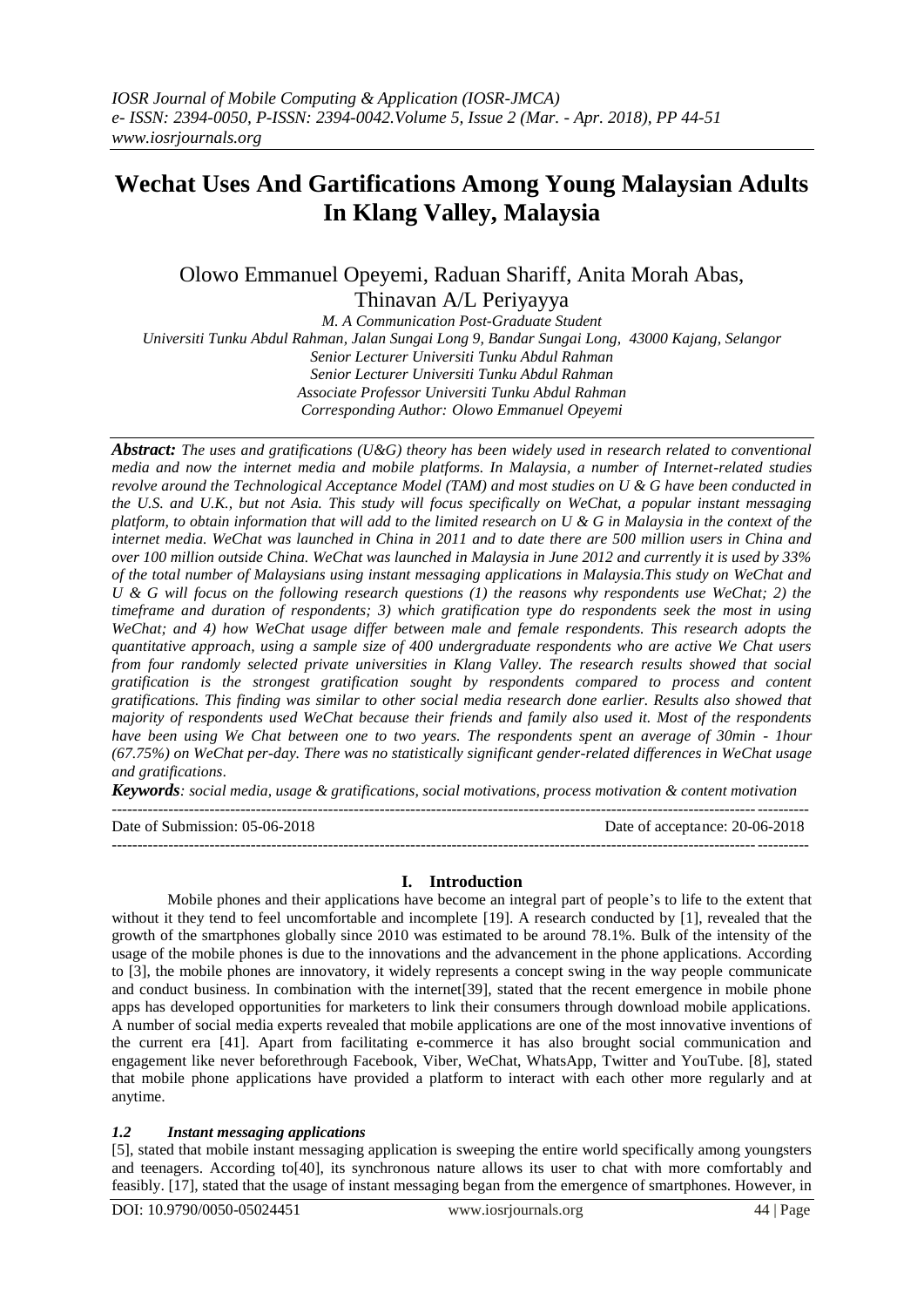recent times instant messaging has become very popular. [31], said that instant messaging application is used to sustain a small network of fellow Instant messaging users rather than to connect with new ones.

A research by [42]revealed that 27 % people of the surveyed disclosed that they frequently use instant messaging at work, whereas, the remaining 19% mentioned that they used it to send more instant messages to their co-workers rather than e-mails.[10], stated that half of the employees surveyed stated that instant messaging app aid them to be more product and efficient at a workplace. [36], argued that 79% of workers use an instant messaging app for their personal matters. [13] emphasized that instant messaging is widely adopted by a large number of teenagers.

### *1.2.1 Instant messaging applications and its features.*

Whatsapp, founded in the United States of America in 2010 attracts numerous number of people particularly youth [56]. It was illustrated in a study that the maximum number of users of Whatsapp belong to the younger generation between 18 to 28 years old. Whatsapp was purchased by the largest social website i.e. Facebook at the cost of US \$19 billion in 2014.

Another mobile application, Viber, was founded in Israel, this instant messaging mobile application also is available on all smartphone operating systems [30]. This instant messaging mobile application allows users to make video calls, messaging, following of celebrities and brands, and as well group chats [32]. Viber has over 280 million registered users, over hundred million are monthly active users which highlights the great success of an application [49].

Line application was launched in Japan in 2011, it is styled as "LINE" is an instant messaging mobile application. LINE comes under the category of instantaneous communications which enable users to share images, videos, audios, texts, and perform video conferences and VoIP conversations [59]. With a hundred million users, it is also hugely popular.The main features of LINE application include group chats, instant messaging worldwide, video and voice calls for free, social networking services, and variety of expressions inside Sticker Shop [44]. Other features include information about the official accounts of LINE, connection with new applications, and making calls internationally with LINE Out.

Hike mobile application, was introduced on 12 December 2012 in India. This instantaneous messaging service designed specifically for smart phone users which can only be used with the internet connection [22]. Moreover, other than the text messaging, Hike allows users to send emoticons, videos, audios, images, contacts, files, location, and stickers to each other. Hike also permits users to "nudge" which is its unique feature.

WeChat was first launched in January 2011 by Tencent Company in China [35]. The application runs on Blackberry, iPhone, Android, Symbian phones and Windows phones [64]. According to a study by [71] it was revealed that WeChat, as of December 2015 had an approximately one billion created accounts from which almost 650 million accounts are active, making it one of the largest instant messaging application. It was also revealed that 70 million accounts were being accessed from outside of China. The WeChat application provides its users with various features that include video conferencing, video and photograph sharing, text messaging, video games, voice messaging as well as location sharing [69].

WeChat users do not need to pay any fees to subscribe the application as it is free for the lifetime [68].It also enables users to make group chats with five hundred people and share memories on photo stream which is personal for every user WeChat provides the complete collection of games and facilitates users by language support to translate messages in 20 different languages. According to [67], the WeChat application is not just a text messaging application but it holds its importance more than such messaging applications. WeChat can be seen as a mobile operating system, a portal, and even a platform depending upon how the user looks at it.

### *1.3 Features of WeChat*

As stated above, Whatsapp, Line, Viber and Hike share some similar features such as sending instant messages, videos, audios, and pictures. Some also allow calls and video calls over the internet. WeChat also shares some of these features stated above, but below are some features that makeWeChat not just any everyday application.The tremendous demand and success of this application is because of its emphasis on good quality rather than quantity. WeChat can also be used in the market by brands. This however allows users to make their purchase decisions by going through the multiple stages which is done by WeChat"s strong and increasing set of features [43]. In addition, WeChat is making its place so fast in the world and has covered of about twenty counties in the world. Moreover, since its emergence, WeChat has made the life of users much easier especially after launching the walkie-talkie feature which permits to communicate messages even on the way [18].

After the emergence of WeChat application in the market, businesses have started using this application in their business strategies and facing their competitors [9]. Many of the fans and customers find this application an easiest and quickest way to search their favorite brands and stay up-to date with the latest designs and collections. In addition, as stated by [20], the followers get transferred to members by using the functions of WeChat membership because of the loyalty programs run for the individuals. Moreover, the attention of brands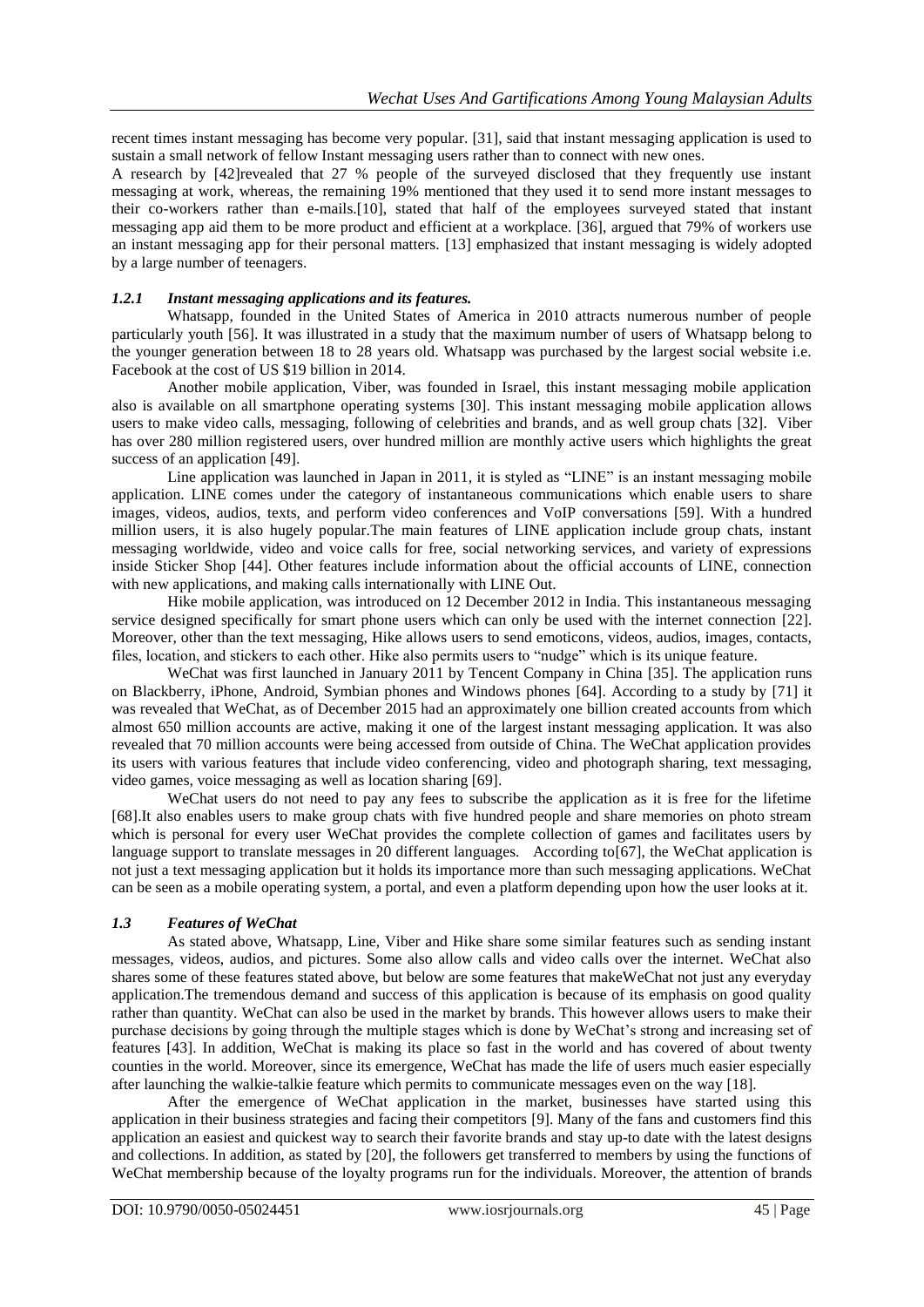can be grabbed by making their brand logos posted at the personal pages of subscribers. Other than chats, WeChat allows different brands to make their own mini website in which they may share their experiences and also describe their purposes of marketing. WeChat application has a complete set of smart and cool features including "Use Web WeChat." This feature makes this application different from other applications as it enables users to chat contacts even on the computer and just on the mobile phone [60]. Moreover, user does not require to install the application to use this program but only required to write on the browser of desktop about WeChat"s website i.e. [www.wechat.com](http://www.wechat.com/)

The feature of "Share Only Text on WeChat Moments" allows users to comment or like posts that are shared by their friends on WeChat newsfeed which is same as Facebook's news feed. In addition, there are many WeChat social features that enable users to chat with the random people who are also using the WeChat application. However, according to [9], the feature of "Look Around" facilitates users to make connections with the people who are around users with the physical appearance. In order to use this feature, users need to enable their locations and also shows their profile pictures, statuses, and user"s names [58]. In China, WeChat was used for English specific purpose (ESP) training among students, as researchers believed the motivation of students in using the application can serve as learning process for them [27].

### **1.5 WeChat users in Malaysia**

According to [57] Malaysia ranked number one outside China with the most number of users at over 22 million users.Singapore came second with 13 million users, followed by Hong Kong 10 million, Taiwan 5 million, while Indonesia, south Africa, Thailand, Philippines and India makes up 10 million users. WeChat in Malaysia is mostly used individuals aged 16 to 34 years old.It has been notified that WeChat is also used by Malaysian celebrities to respond their fans which makes WeChat more visible in the country [47].

### **1.6 Problem Statement**

WeChat has achieved phenomenal growth in Malaysia and is largely very popular with University/College students. Even in China, where WeChat was created it is very popular among university and college students[25, 33, 66, 64]A number of descriptive studies have been conducted in China to understand motivations behind usage of WeChathowever these studies were not theoretically driven. This far no research has be undertaken on WeChat usage in Malaysia and this study aims to fill-in this gap as a preliminary descriptive study which will later be expanded to include other perspectives. This study will be guided by the Uses and Gratifications theoretical framework.

This research will also examine gender differences in usage and gratifications of WeChat. The research objectives are as follows:

### *1.7 Aims and Objectives of the Research*

- To identify the reasons why students, use WeChat.
- i. To examine the timeframe and duration of the respondents using WeChat.
- ii. To examine which gratification type do students sought the most while using WeChat.
- iii. To examine how WeChat U&G differs between genders.

### *1.8 Research Questions*

- The research questions based on the objectives are as follows:
- i. For what reasons do students use WeChat?
- ii. What is the timeframe and duration of the respondents using WeChat?
- iii. Which gratification type do students sought the most while using WeChat?

### **Hypothesis:**

iv. There is a significant difference in gratifications derived from WeChat instant messaging services between male and female undergraduate students

### **II. Literature Review**

#### **Uses and Gratification Model/Theory**

The Uses and Gratifications (U & G) theory is a classical theory which explains consumer motivations underlying the use of both both conventional and internet media. This theory is user centric as compared with other media theories which tend to focus on media effects on consumers. [48], state that the U & G theory is a psychological communication perspective that focuses on individual use and choice by emphasizing that different people can use the same mass medium for very different purposes.

[24], in their study found gratifications for using traditional media (radio, television and newspapers) are diversion (the need for emotional release and to escape personal problems); personal relationship (the need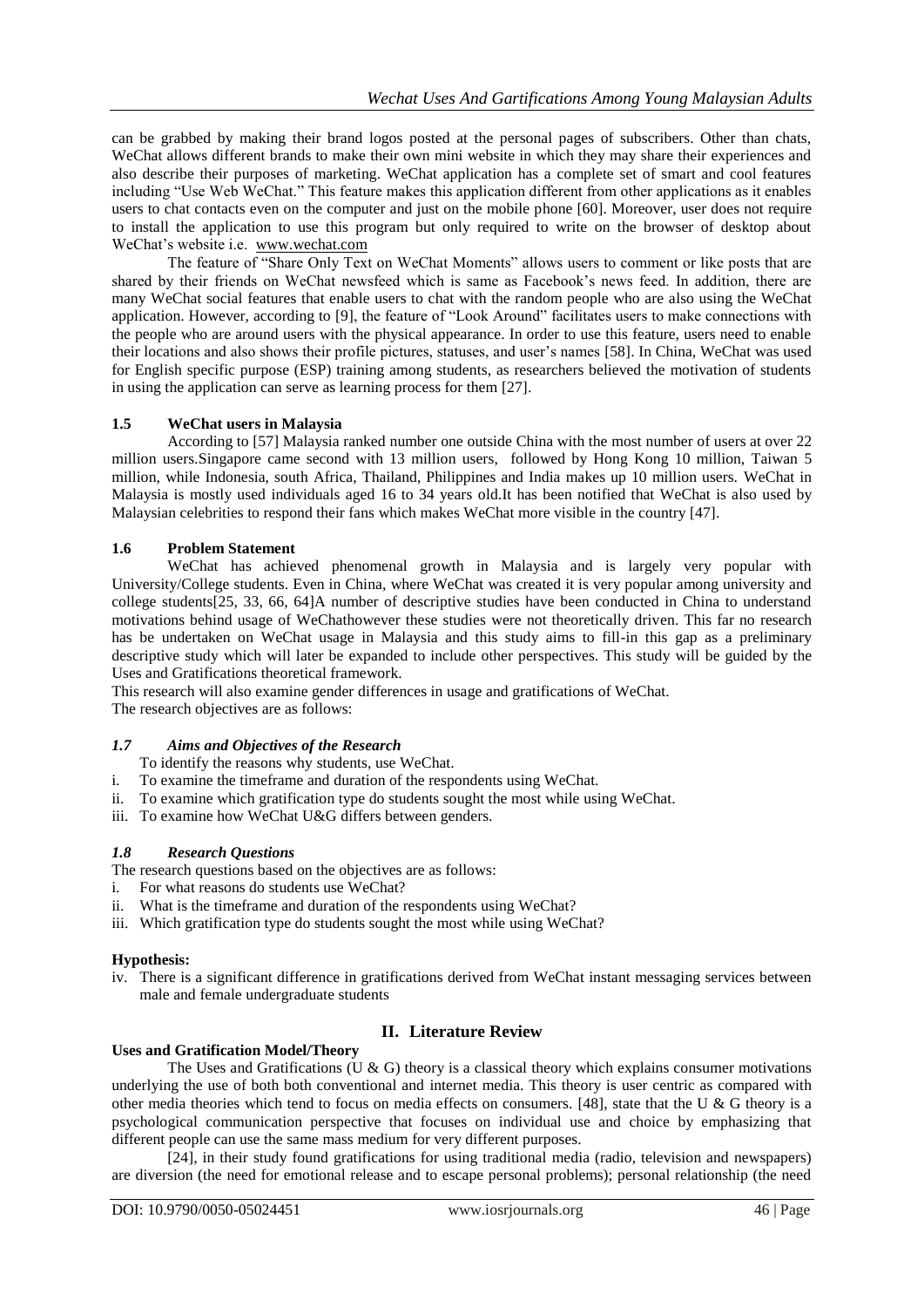for companionship and help in social interaction); personal identity (the need reassurance of one"s role in society and self-understanding); and surveillance (the need for information about factors that might affect or help one) as citied in [11].

- [24] proposed three basic tenets in the U& G theory and are as follows:
- a.) Media users are goal-oriented in their behavior
- b.) They are active media users
- c.) They are aware of their needs and select the media to gratify their needs

### *2.1 Classification of User's Gratification*

There exists multiple classification of gratification but for this research the researcher will use[53] U  $\&$ G classification, as citied in [11], [65], and [7] which refer to content gratification, process gratification and social gratification. [53]classification is relevant and explains all internet based studies on U&G and this includes research done by [37], [28], [38], [50] and [46]. The three classifications are elaborated below:

Content gratification: this gratification type has been defined as the channel/medium utilized for the purpose of communication i.e. messages. These messages could be for the purpose of leisure or information sharing and information content [53]. This gratification is based on the content of the message which might be entertaining or informative [52]. According to [45], the main features on instant messaging include text messaging, voice chatting, video chatting, sharing of files, transferring of files, playing game on messenger such as board games and poker, whiteboard application which share screens of the users and sending and receiving of photos. This ability to share files and play games can be related to gratification indicator such as "Entertainment" and "Escapism". Entertainment, this refers to any event or activity that is particularly developed to entertain others is known as entertainment [16]. Psychological experts have emphasized on the phenomenon that in present era, everyone is ongoing an extremely busy life and do not have time for any extra curriculum activities. Escapism refers to the concept that people due to their frustrations and hectic life causes to leave reality [15].

Process gratification is more on the actual use of the media [52]. This gratification is driven by the actual reason of the user to seek the media, this could be based on the type of media, features of the particular media, or influence of friends or family. Information seeking is seen as a factor here, this refers to any procedure or movement that helps in attaining information either from human being or technology [4], Many of the users of instant messaging mobile applications find this application an easiest and quickest way to search for their favourite brands and stay up-to date with the latest designs and collections. In addition,[15], indicated that 55% of teenage students get help with their homework by the means of instant messaging applications as well as other necessary information.

Social Gratification; is described as the internal interaction process, where the social gratification within the prevailing social media era is found in using internet and interacting with the world through computer peripherals. This gratification type covers the chatting, friendship, interaction and relationship development [7]. [15], disclosed that instant messaging allows its users to be always connected with their loved ones without any barriers. In a study by [66] stated that one of the attractive features of instant messaging is that it allows the user to carry on more than one conversation at a time, thus it allows users to stay connected with friends and family. According to [70], one of the major reasons people use this instant messaging application is to stay connected with loved ones and as well make new friend, he also explains that this has made instant messaging application a precious communication tool.

### *2.2 The Uses of Instant messaging Mobile Application*

In a study by [26], instant messaging under the perspective of user and gratification theory explains that instant messaging is used for relaxing, enjoyment, follow fashion trends, desire for making relationships, desire to escape from real world and affection for the close ones. Also, it has been used due to the social needs which are integrated with technological advancements. Instant messaging application is one of the most popular and a successful mobile application. [26], majority of the users of instant messaging application switch the messenger on the basis of desired pleasures. Several other reasons such as information sharing and need to express thoughts and emotions by using the appropriate medium. The versatile, innovative features and benefits of instant messaging differentiate it from other operating mobile applications [57].

Instant messaging mobile application also created an impact on the language of people and especially teenagers as the trend of selecting abbreviations instead of words has been observed. In India for example users use instant messaging application which supports Hindi / Marathi text charters [55]. Also [6], WeChat is not just used by Chinese University students in China just because it enables them to connect with family, build and maintain relationship, play games or even expand their interpersonal relationship, it"s a first choice application because it supports Chinese charters.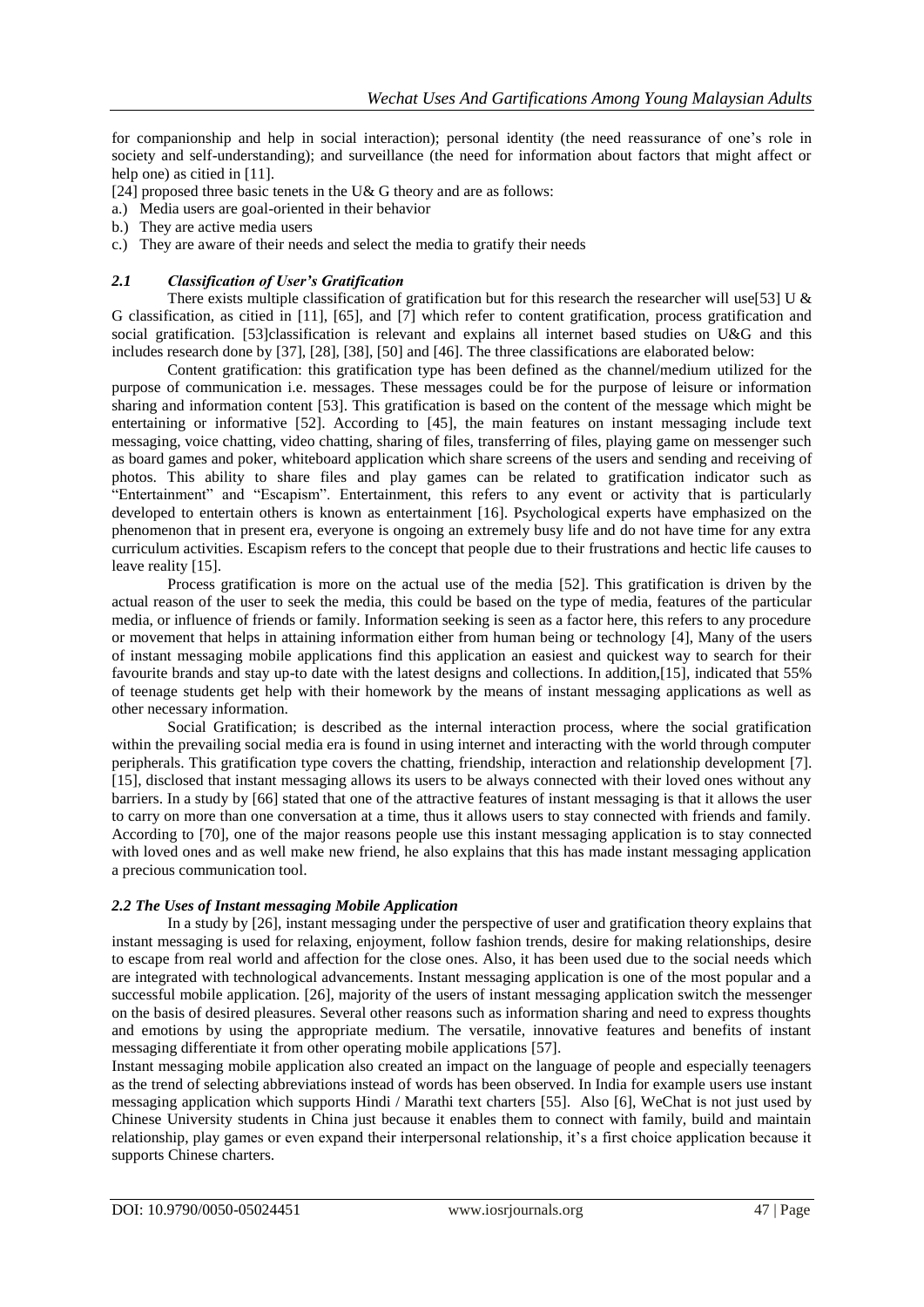According to [34], instant messaging has created an impact on the lives of people in social as well as business contexts, especially, the college students. Also, instant messengers were aimed to facilitate users in order to interact with other users while the instant messengers are aimed to enable users in order to interact with the known people from their social circles. Also [12], the instant messaging has evolved with the addition of many useful features such as photos and video sharing. Also, instant messaging sessions have been playing a major role in business world as it provides them to communicate within real time and help them communicate through their body language as well. Moreover, instant messaging is not same as the live chat sessions as it provides privacy to the users and enable them to communicate with their close friends and share personal information. Previously it was not possible to communicate all the meanings due to the limitation of instant messaging as only text could be transmitted and the meanings through gestures and tonal expression could not be communicated. In a study by [62], instant messaging helps in improving relationship, also instant messaging enables users to

#### *2.3 Gender Differences*

The research on Internet, U& G and gender differencesshowed that there are significant differences. [54], identified gender differences in terms of perceived ease of use, usefulness and enjoyment. [14] found men and women differed on their motivations towards internet use, namely social gratifications, information needs and self-efficacy. [63], also found that men used the internet primarily for entertainment and leisure while women for interpersonal communications and educational support [46] found that males and females differ significantly on the gratifications of *self-development*, *user friendly, wide exposureand relaxations*.[65], in a study on social media usage found there is no statistical evidence to prove there is a difference in male and female use of the media. Most of the research mentioned earlier were on general internet usage and not specifically on instant messaging internet applications, as such this study will evaluate if there are gender differences in the use of WeChat.

### **III. Methodology**

This study aims to uncover motivations and usage trends of WeChat users in Malaysia. This is primarily a descriptive study which will utilize a survey approach to elicit the required data for this study. WeChat is predominantly used by university students of Chinese ethnicity in Malaysia, as such the respondents for this study will be University students who are Malaysian Chinese, WeChat user and pursuing degree programmes in local private universities. Four private universities were randomly selected namely SegiCollegeUniversity, HELP University, Taylor"s University and UniversitiTunku Abdul Rahman (UTAR). A purposive sampling approach was used to ensure only Malaysian Chinese Students were selected.A sample size of 400 students was sufficient to represent the total population of 53,629 based on the sample size formulae and table provided by [21]. The questionnaire for the survey was adapted from [65] who conducted a similar study on social media and U & G usage in Malaysia. The questionnaire consists of four sections. Section one consists of 13 general questions on WeChat usage patterns. Section 2 consists of 7 questions on content gratifications. Section 3 consists of 9 questions on process gratification and the last section on social gratification consists of 8 questions. All questions were based on 5 point Likert scale. To ensure validity and reliability a pilot-test using 40 respondents was conducted and the alpha Cronbach results are as follows: General We Chat trends(section 1) 0.821; Section 2 on Content gratifications 0.687; Section 3 on process gratifications 0.873 and Section 4 on social gratification 0.715. Both the pilot test and the main survey was carried out in the selected university campus grounds.SPSS IBM V23 was used to obtain the descriptive statistics for this study and a T-test was carried out to evaluate if there were any significant differences in gender gratifications of the WeChat.

### Demographic findings

#### **IV. Findings/Discussion**

A total number of 400 local Chinese respondents were used, chosen form four local private universities in Klang Valley. The male and female distribution are as follows Males make up 214 which is (53.50%) and the females 186 which is  $(46.50\%)$ . The age distribution was based on  $18 - 30$  because the respondents were university students. Majority of the respondents were aged from 18 to 22 years old(81%). A total of 80.75% of the respondents were undergraduate students, and the rest 20.25 % are foundation and post-graduate students respectively. In terms of number of years as WeChat users, 31.75% of the respondents have been WeChat users from 1 to 2 years; 21.25% from 2 years to 3 years and 3years or more 30.00%. In terms of usage per day a total of 67.75% of the respondents used WeChat between 30 minutes and 1 hour on the average per day.

Research question two queried on what were the main reasons for WeChat usage. The mean score analysis showed that highest mean score (3.70) was for the statement "I use WeChat because my friends and family are using it". The top five statements for which the respondents use WeChat are thus: 1) I use WeChat because my friends and family are using it: 2) I use WeChat because it allows me to make video calls; 3) I use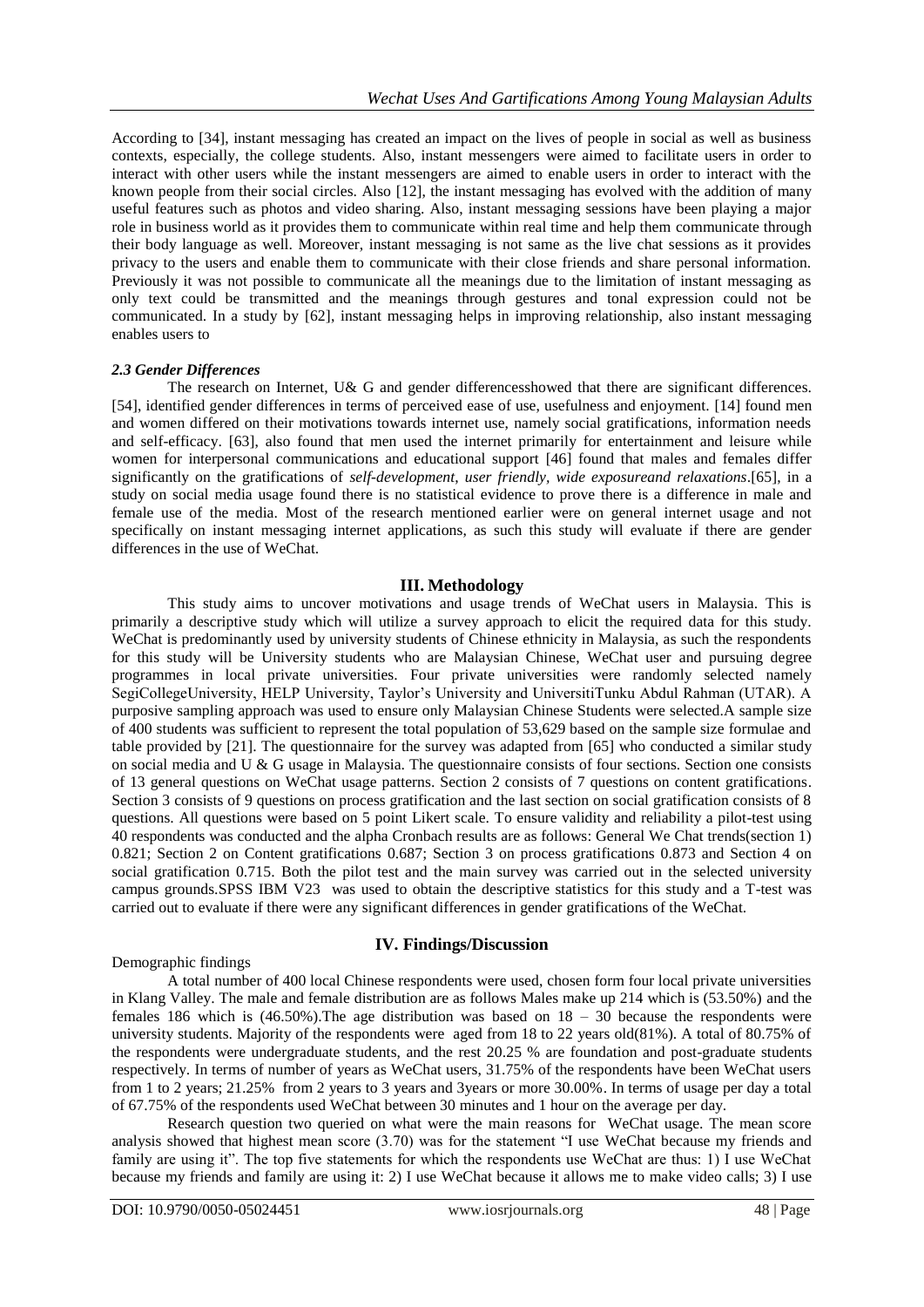WeChat because it supports my language: 4) WeChat is easy to asses: 5) I use WeChat because its user friendly The lowest mean score (2.89) which shows majority of the respondents don"t agree is "WeChat is better than other mobile instant messaging application".Research question three on the three types of gratification revealed the following results: For *process gratification* showed that the highest mean score (3.35) was for convenience of use. The second highest mean score (3.20) was for cost effectiveness and the lowest mean score (2.65) indicated that the respondents do not agree that they use WeChat to search for information. For *content gratification* the highest means score (3.34) showing majority of respondents agree to "I Chat anywhere and anytime". The second highest mean score (3.20) indicated that a good number of respondents agree to "I enjoy making video calls" on WeChat. The lowest mean score (2.42) was for "I use WeChat to play games". For social gratification section the highest mean score was  $(3.62)$  for the statement 'I Chat to connect with their friends and family'. The second highest mean score  $(3.55)$  indicated that a good number of respondents agree they use WeChat to maintain personal relationship with friends and family. While the lowest mean (3.03*),* was on the statement I Chat to make new friends.

Overall social gratification registered the highest mean score (3.308), followed by process (2.997) and content gratification (2.964). The findings on social gratification being a strong motivator is similar to the descriptive study on WeChat in China by [66]. The two highest mean score statements from each of the gratification are as follows: content gratification: 1) I can use WeChat anywhere any time: 2) I use WeChat to make video calls. Social gratification: 1) I use WeChat to connect with friends and family: 2) I enjoy using WeChat. Process gratifications; 1) WeChat is convenient to use: 2) WeChat is a cost effective way to publish.

To the question on gender differences on process, content and social gratifications the T-test results showed that there was no significant gender difference in all three types of gratifications (process: p 0.462 >0.05; Content p 0.507>0.05 and social p 0.083 >0.05) as such hypothesis H1: There is a significant difference in gratification derived from WeChat instant messaging services between male and female undergraduate students will not be accepted.

| Levine's Test of Equality of Variances |                 | Е     | Sig.  |          | df  | $Sig. (2-tailed)$ |
|----------------------------------------|-----------------|-------|-------|----------|-----|-------------------|
| <b>Process gratification</b>           | Equal variances | 0.542 | 0.462 | $-1.124$ | 398 | 0.261             |
|                                        | assumed         |       |       |          |     |                   |
| Content                                | Equal variances | 0.442 | 0.507 | $-1.840$ | 398 | 0.067             |
| gratification                          | assumed         |       |       |          |     |                   |
| <b>Social gratification</b>            | Equal variances | 0.083 | 0.773 | $-0.474$ | 398 | 0.636             |
|                                        | assumed         |       |       |          |     |                   |

**The table 1.0 Explains the t-test outcomes.**

This result also corresponds with that of [65] who did not find any significant difference in the gender U&G of social media. Also [2], could not find a significant difference in gender-related, as to online sharing of personal information. [29], when it comes to assessing a social media profile editing and tagging photos there is also no significant difference between male and female. It's really a rare thing to come across a literature which illustrates the difference in gender, the social media, and internet mobile application is for all in fact subsequent research shows more female respondents than male.

### V. **Limitations And Recommendations For Future Studies**

This research provides a descriptive perspective of WeChat users motivations for using this instant messaging service, however the findings cannot be generalized because the sample selection was limited to four private universities. Future research can consider obtaining sample from all universities in Malaysia both public and private. It is also recommended that a comparative research be done between the popular instant messaging platforms such as WhatApp and Line to understand usage and gratifications patterns.

#### **References**

- [1] . Abolfazli, S., Sanaei, Z., Gani, A., Xia, F., & Yang, L. T. (2014). Rich mobile applications: genesis, taxonomy, and open issues. Journal of Network and Computer Applications, 40, 345-362.
- [2] . Acquisti A., Gross R. (2006) Imagined Communities: Awareness, Information Sharing, and Privacy on the Facebook. In: Danezis G., Golle P. (eds) Privacy Enhancing Technologies. PET 2006. Lecture Notes in Computer Science, vol 4258. Springer, Berlin, Heidelberg
- [3] . Boone, L & Kurtz, D. (2013). Contemporary marketing. Cengage Learning.
- [4] . Case, D. O. (2012). Looking for information: A survey of research on information seeking, needs and behavior. Emerald Group Publishing.
- [5] . Cassidy, W., Brown, K., Jackson, M.(2011) Moving from cyber-bullying to cyber-kindness: What do students, educators and parents say? In: Dunkels, E., Franberg, G.-M., Hallgren, C. (eds) Youth culture and net culture: Online social practices, Hershey, NY: Information Science Reference, pp. 256–277.
- [6] . Chen-lei1, M. (2015). Analysis of WeChat Behavior of Chinese University Students . 5th International Conference on Education, Management, Information and Medicine (EMIM 2015.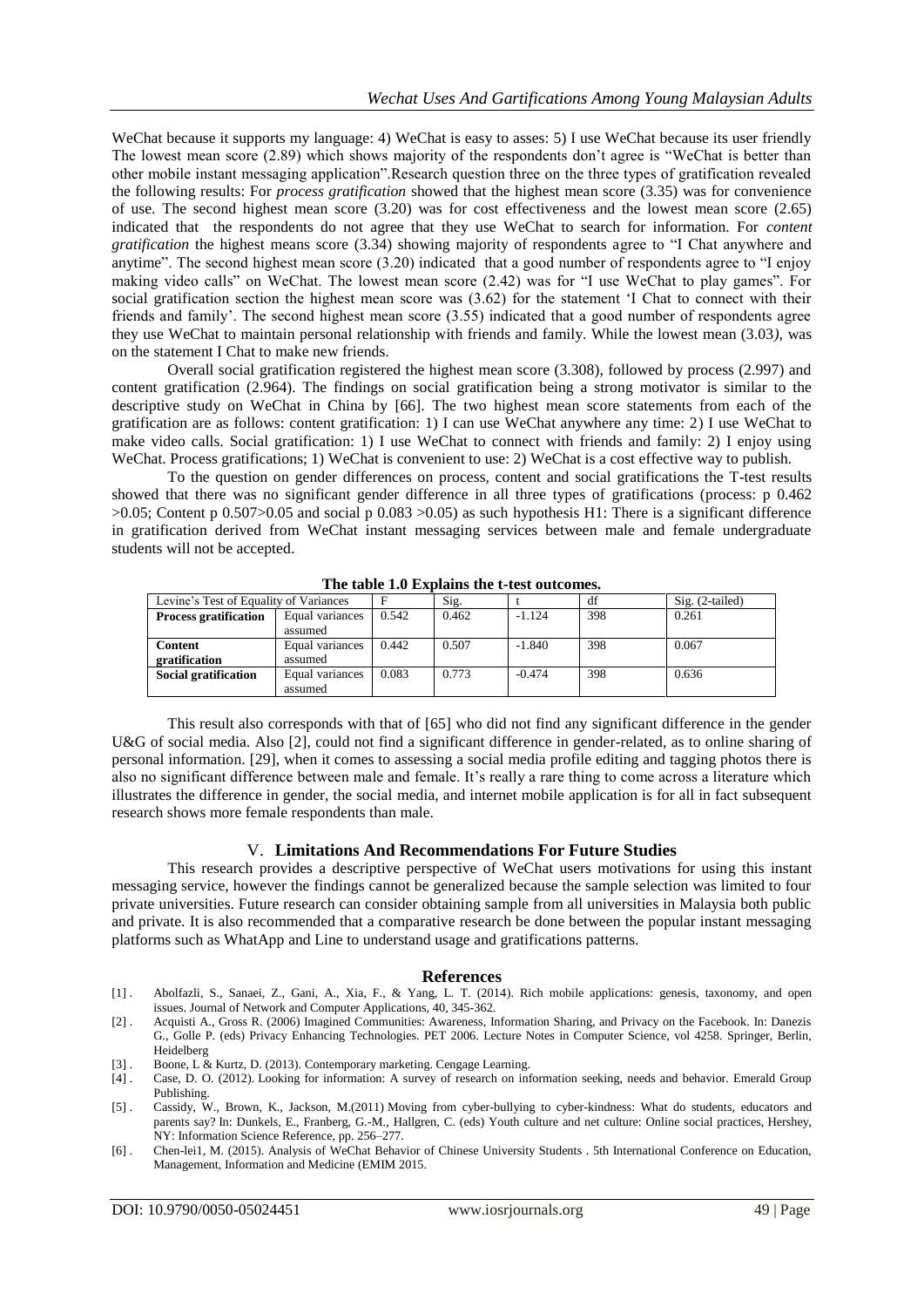- [7] . Chigona, W., Kankwenda, G., &Manjoo, S. (2008). The uses and gratifications of mobile Internet among the South African students. Management of Engineering & Technology, 2008. PICMET 2008.Portland International Conference on, 2197- 2207.doi:10.1109/PICMET.2008.4599842
- [8] . Chin, E., Felt, A. P., Greenwood, K., & Wagner, D. (2011, June). Analyzing inter-application communication in Android. In Proceedings of the 9th international conference on Mobile systems, applications, and services (pp. 239-252). ACM.
- [9] . Dai, S., &Zhang, X. (2015). The functionalities of mobile applications: case study: WeChat.
- [10] . Davenport, H. T., & Dyche, J. (2013). Big Data in Big Companies, Retrieved January 5, 2015 from http://www.sas.com/ resources /asset/BigData-in-Big-Companies.pdf
- [11] . Davis, M. J. (2011). An application of uses and gratifications theory to compare consumer motivations for magazine and Internet usage among South African women"s magazine readers. Southern African Business Review Volume 15 Number 1 2011, 1-27.
- [12] . Day, D.R. & Dutta, R., (2006) Using video image analysis to automatically transmit gestures over a network in a chat or instant messaging session. International Business Machines Corporation
- [13] . Dolev-Cohen, M., & Barak, A. (2013). Adolescents' use of instant messaging as a means of emotional relief. Computers in Human Behavior, 29, 58-63
- [14] . Farfagalia, G.P., Peters, L., Dekkers, D.C., and Park, H.S.(2005). Gender differences in the uses and gratifications of internet use for the United States, the Netherlands, and South Korea. A paper presented at ASSA.AEA. Annual Meeting January 7- 9, in Philadelphia, Pennsylvania.
- [15] . Garde-Hansen, J. & Gorton, K. (2013). Emotion online: theorizing affect on the internet. Palgrave Macmillan.
- [16] . Getz, D., Andersson, T., Vujicic, S., & Robinson, R. N. (2015). Food Events in Lifestyle and Travel. Event Management, 19(3), 407-419.
- [17] . Grellhesl, M., & Punyanunt-Carter, N. M. (2012.) Using the uses and gratifications theory to understand gratifications sought through text messaging practices of male and female undergraduate students. Computers in Human Behavior, 28(6), 2175-2181. doi: 10.1016/j.chb.2012.06.024
- [18] . Guo, Y., Zhang, L., & Chen, X. (2014). Collaborative privacy management: mobile privacy beyond your own devices. In Proceedings of the ACM MobiCom workshop on Security and privacy in mobile environments (pp. 25-30). ACM.
- [19] . Holzer, A., &Ondrus, J. (2011). Mobile application market: A developer"s perspective. Telematics and informatics, 28(1), 22-31.
- [20] . [Huo et al., 2014](https://www.sciencedirect.com/science/article/pii/S1053811916306875#bbib117) B.-X. Huo, J.B. Smith, P.J. DrewNeurovascular coupling and decoupling in the cortex during voluntary locomotion J. Neurosci.: Off. J. Soc. Neurosci., 34 (2014), pp. 10975-10981,
- [21] . Israel, G. D. (2016). Determining sample size. Retrieved January 14, 2016, fro[m http://edis.ifas.ufl.edu/pdffiles/PD/PD00600.pdf](http://edis.ifas.ufl.edu/pdffiles/PD/PD00600.pdf)
- [22] . Kale, H., Rane, G., Shende, S., &Shinde, S. (2014). Short Message Service: Offline Notification System through Bulk SMS for Android Application.
- [23] . Katz, H., Blumler, J. G., &Gurevitch, M. (1974). Uses and gratifications research. The Public Opinion Quarterly, 37(4), 509-523. Retrieved March 20, 2016, from JSTORE database
- [24] . Katz, H., Gurevitch, M. & Haas, H. (1973). On the use of the mass media for important things. American Sociological Review, 38(2), 164-181. Retrieved March 20, 2016, from JSTORE database
- [25] . Khan, A., &Ahirwar, K. (2011). Mobile cloud computing as a future of mobile multimedia database. International Journal of Computer Science and Communication, 2(1), 219-221.
- [26] . Li, H., Mantymaki, M. & Zhang, X. (2014) Digital Services and Information Intelligence, Springer.
- [27] . Liu, Z. (2014). A Study on the Application of WeChat in ESP Training, Vol. 4, No. 12. Theory and Practice in Language Studies, 2549-2554.
- [28] . Luo, X. (2002). Uses and gratifications theory and e-consumer behaviors: A structural equation modelling study. Journal of Interactive Advertising, 2(2). Retrieved March 20, 2016, from<http://www.jiad.org/article22>
- [29] . Madden, M. & Smith, A. (2010). Reputation management and social media. Retrieved from <http://pewinternet.org/Reports/2010/Reputation-Management/Part3.aspx?view=all>
- [30] . Mahajan, A., Dahiya, M. S., &Sanghvi, H. P. (2013). Forensic analysis of instant messenger applications on android devices. arXiv preprint arXiv:1304.4915.
- [31] . Manago, A. M., Taylor, T., & Greenfield, P. M. (2012). Me and my 400 friends: the anatomy of college students' Facebook networks, their communication patterns, and well-being. Developmental Psychology, 48(2), 369–80. doi:10.1037/a0026338
- [32] . Mantelero, A. (2014). Toward a New Approach to Data Protection in the Big Data Era.
- [33] . Mao, C. (2014). Friends and Relaxation: Key Factors of Undergraduate Students" WeChat Using. Creative Education, 5, 636-640. http://dx.doi.org/10.4236/ce.2014.58075
- [34] . Márquez, J., (2003) The effect of Instant Messaging on the Social Lives of Students Within College Dorm. Mercury Project.
- [35] . Millward, S. (2013, may 21). WeChat now has 50 million users outside of China. TechinAsia. https://www.techinasian.com
- [36] . Muscanell, N. L., &Guadagno, R. E. (2012). Make new friends or keep the old: Gender and personality differences in social networking use. Computers in Human Behavior, 28, 107-112.
- [37] . Papacharissi, Z., & Rubin, M. A. (2000). Predictors of internet use, Journal of Broadcasting & Electronic Media,44(2), 175-196. [38] . Parker, J.B., and Plank, E.R.,(2000). A uses and gratifications perspective on the internet: as a new information source. American
- Business Review, June, 43-49.
- [39] . Persaud, A., &Azhar, I. (2012). Innovative mobile marketing via smartphones: are consumers ready? Marketing Intelligence & Planning, 30(4), 418-443.
- [40] . Pielot, M., de Oliveira, R., Kwak, H., & Oliver, N. (2014) Didn"t You See My Message? Predicting Attentiveness to Mobile Instant Messages. Poster presented at CHI 2014, Toronto, Canada. http://dx.doi.org/10.1145/2556288.2556973
- [41] . Piller, Frank T. and Vossen, Alexander and Ihl, Christoph, From Social Media to Social Product Development: The Impact of Social Media on Co-Creation of Innovation (December 21, 2011). Die Unternehmung, Vol. 65, No. 1, 2012.
- [42] . Piwek, L., &Joinson, A. (2016). What do they Snapchat about? Patterns of use in time- limited instant messaging service. Computers in Human Behavior Volume 54, 358–367.
- [43] . Pun, R. (2015). WeChat in the library: promoting a new virtual reference service using a mobile app. Library Hi Tech News, 32(6), 9-11.
- [44] . Rai, H. G., Deepak, K. S., Syed, S., & Krishna, P. R. (2012). A Smart Mobile Application for Identifying Storage Location of Small Industrial Assets. In Mobile Data Management (MDM), 2012 IEEE 13th International Conference on (pp. 332-335). IEEE.
- [45] . Rittinghouse, J. &Ransome, J.F. (2005) IM Instant Messaging Security, Elsevier
- [46] . Roy, S. K. (2009). Internet uses and gratifications: A survey in the Indian context. Computers in Human Behavior, 25(4), 878-886. doi:10.1016/j.chb.2009.03.002